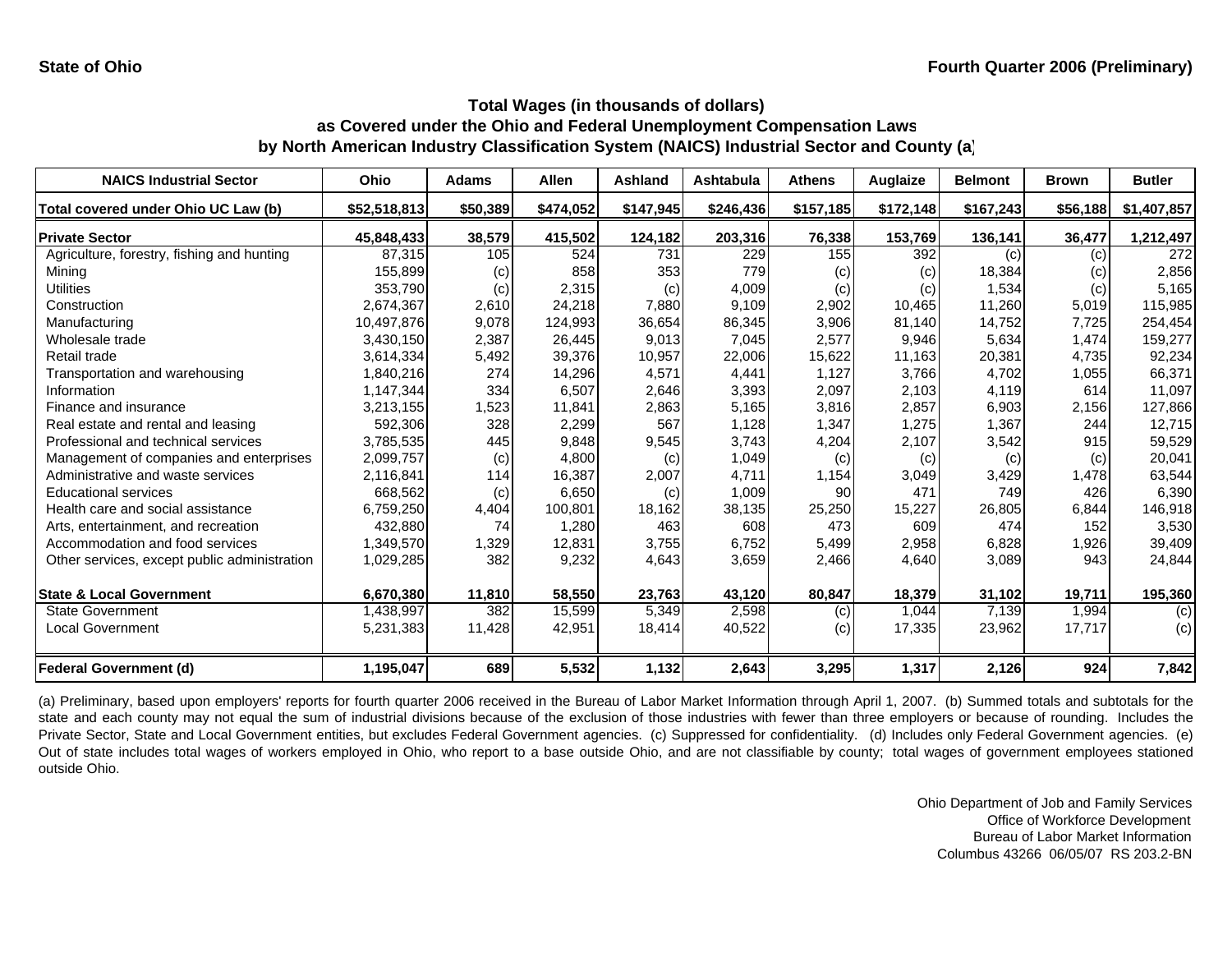| <b>NAICS Industrial Sector</b>               | Carroll  | Champaign | <b>Clark</b> | <b>Clermont</b> | <b>Clinton</b> | Columbiana | <b>Coshocton</b> | Crawford  | Cuyahoga    | <b>Darke</b> |
|----------------------------------------------|----------|-----------|--------------|-----------------|----------------|------------|------------------|-----------|-------------|--------------|
| Total covered under Ohio UC Law (b)          | \$43,361 | \$92,825  | \$418,799    | \$531,422       | \$261,078      | \$236,384  | \$98,873         | \$112,705 | \$8,315,404 | \$141,307    |
| <b>Private Sector</b>                        | 35,192   | 76,641    | 360,907      | 462,182         | 231,062        | 200,453    | 86,661           | 96,687    | 7,372,999   | 123,913      |
| Agriculture, forestry, fishing and hunting   | 83       | 1.118     | 3,400        | (c)             | 77             | 651        | 591              | 893       | 1.567       | 4,429        |
| Mining                                       | (c)      | (c)       | (c)          | (c)             | (c)            | 2,690      | 1,884            | (c)       | 4,203       | (c)          |
| <b>Utilities</b>                             | (c)      | (c)       | 1,931        | 9,313           | (c)            | 1,728      | 7,121            | (c)       | 27,635      | (c)          |
| Construction                                 | 1,734    | 2,157     | 13,873       | 35.181          | 2,845          | 10,867     | 2,766            | 3,546     | 325,157     | 10,849       |
| Manufacturing                                | 13,554   | 43,112    | 95,760       | 98,951          | 52,376         | 61,868     | 37,571           | 44,561    | 1,182,408   | 44,741       |
| Wholesale trade                              | 1,810    | 2,966     | 19,481       | 37,914          | 9,418          | 11,218     | 1,494            | 5,496     | 662,407     | 6,767        |
| Retail trade                                 | 4,524    | 6,520     | 34,580       | 58,763          | 9,192          | 21,594     | 5,706            | 6,665     | 433,095     | 10,756       |
| Transportation and warehousing               | 2,680    | 1,083     | 22,206       | 13,628          | 121,340        | 9,887      | 2,632            | 1,399     | 239,291     | 9,808        |
| Information                                  | 398      | 957       | 3,451        | 21,229          | 2,179          | 1,433      | 774              | 671       | 220.833     | 879          |
| Finance and insurance                        | 520      | 2,111     | 20,290       | 49,037          | 5,804          | 7,558      | 2,116            | 5,808     | 878.090     | 5,996        |
| Real estate and rental and leasing           | 219      | 518       | 3,206        | 7,494           | 928            | 1,277      | 321              | 607       | 133,547     | 676          |
| Professional and technical services          | 646      | 2,106     | 8,633        | 29,646          | 1,928          | 6,196      | 1,254            | 3,968     | 796,454     | 4,925        |
| Management of companies and enterprises      | (c)      | (c)       | (c)          | 4,072           | 2,665          | 3,242      | 350              | (c)       | 298,933     | (c)          |
| Administrative and waste services            | 366      | 1,329     | 6,901        | 15,081          | 2,993          | 8,951      | 4,433            | 1,060     | 348,625     | 4,058        |
| <b>Educational services</b>                  | 16       | (c)       | 7,303        | 2,125           | (c)            | 1,068      | 115              | (c)       | 166,993     | 191          |
| Health care and social assistance            | 4,351    | 6,020     | 75,927       | 47,100          | 10,800         | 37,493     | 14,190           | 15,773    | 1,175,885   | 13,521       |
| Arts, entertainment, and recreation          | 177      | 270       | 1,709        | 3,014           | 314            | 696        | 423              | 317       | 123,427     | 543          |
| Accommodation and food services              | 1,185    | 2,925     | 12,975       | 17,986          | 3,308          | 6,437      | 1,555            | 2,457     | 190,752     | 2,431        |
| Other services, except public administration | 921      | 1,042     | 15,928       | 11,413          | 2,337          | 5,599      | 1,368            | 1,645     | 163,696     | 2,705        |
| <b>State &amp; Local Government</b>          | 8,169    | 16,185    | 57,893       | 69,241          | 30,016         | 35,931     | 12,212           | 16,018    | 942,405     | 17,394       |
| <b>State Government</b>                      | 385      | 546       | 2,452        | 4,677           | 1,227          | 3,067      | 409              | 1,034     | 60,604      | 363          |
| <b>Local Government</b>                      | 7,784    | 15,638    | 55,440       | 64,564          | 28,789         | 32,864     | 11,803           | 14,983    | 881,801     | 17,030       |
| <b>Federal Government (d)</b>                | 451      | 767       | 8,410        | 3,775           | 2,646          | 7,918      | 1,108            | 859       | 266,167     | 1,203        |

(a) Preliminary, based upon employers' reports for fourth quarter 2006 received in the Bureau of Labor Market Information through April 1, 2007. (b) Summed totals and subtotals for the state and each county may not equal the sum of industrial divisions because of the exclusion of those industries with fewer than three employers or because of rounding. Includes the Private Sector, State and Local Government entities, but excludes Federal Government agencies. (c) Suppressed for confidentiality. (d) Includes only Federal Government agencies. (e) Out of state includes total wages of workers employed in Ohio, who report to <sup>a</sup> base outside Ohio, and are not classifiable by county; total wages of government employees stationed outside Ohio.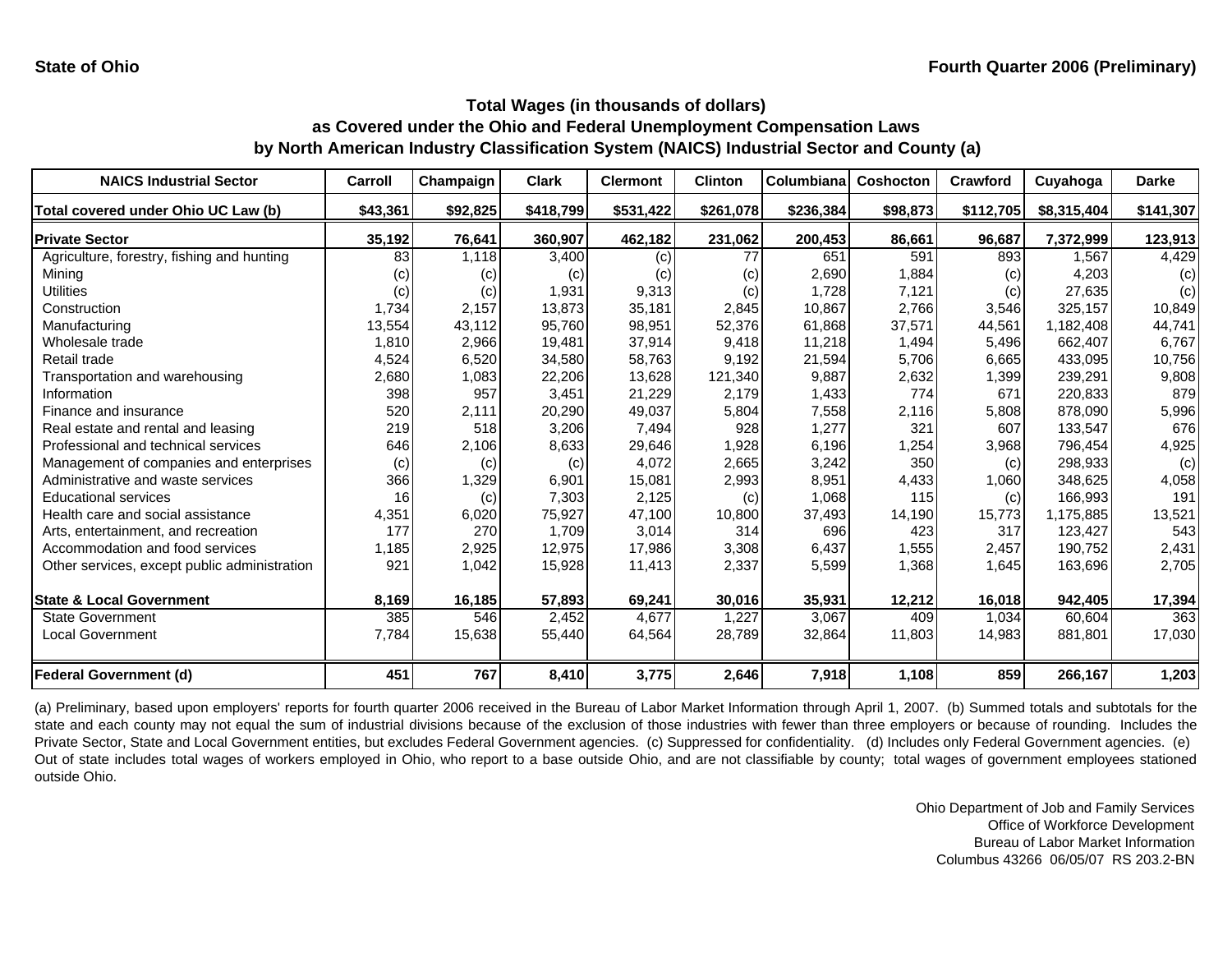| <b>NAICS Industrial Sector</b>               | <b>Defiance</b> | <b>Delaware</b> | Erie      | <b>Fairfield</b> | <b>Fayette</b> | <b>Franklin</b> | <b>Fulton</b> | <b>Gallia</b> | Geauga    | <b>Greene</b> |
|----------------------------------------------|-----------------|-----------------|-----------|------------------|----------------|-----------------|---------------|---------------|-----------|---------------|
| Total covered under Ohio UC Law (b)          | \$157,448       | \$724,091       | \$326,216 | \$309,422        | \$83,114       | \$7,305,279     | \$174,486     | \$114,715     | \$325,890 | \$510,140     |
| <b>Private Sector</b>                        | 140,590         | 649,304         | 277,439   | 234,620          | 70,156         | 6,235,690       | 153,505       | 98,742        | 290,789   | 415,684       |
| Agriculture, forestry, fishing and hunting   | 250             | 1.716           | 1.174     | 337              | 155            | 2,652           | 1,417         | 268           | 1.842     | 566           |
| Mining                                       | (c)             | 1,293           | (c)       | 60               | (c)            | 3,476           | (c)           | 1,160         | (c)       | (c)           |
| Utilities                                    | (c)             | 1,835           | (c)       | 2,601            | (c)            | 45,140          | (c)           | 12,374        | (c)       | (c)           |
| Construction                                 | 5,082           | 37,783          | 10,992    | 22,429           | 2,938          | 347,358         | 10,642        | 14,671        | 28,741    | 20,106        |
| Manufacturing                                | 74,664          | 74,354          | 104,189   | 60,458           | 26,154         | 575,758         | 89,232        | 6,389         | 106,343   | 45,942        |
| Wholesale trade                              | 5,049           | 32,535          | 17,690    | 9,817            | 5,899          | 421,369         | 7,395         | 1,783         | 27,352    | 19,802        |
| Retail trade                                 | 12,475          | 60,357          | 27,471    | 31,539           | 11,394         | 550,389         | 8,652         | 7,903         | 25,385    | 52,315        |
| Transportation and warehousing               | 3,395           | 17,186          | 7,839     | 3,993            | (c)            | 431,330         | 2,311         | 2,502         | 5,406     | 5,748         |
| Information                                  | 2,520           | 16,998          | 2,948     | 2,300            | 509            | 237,269         | 1,173         | 748           | 1,582     | 15,105        |
| Finance and insurance                        | 6,656           | 71,752          | 6,779     | 7,544            | 3,319          | 690,132         | 4,853         | 4,962         | 8,438     | 22,087        |
| Real estate and rental and leasing           | 467             | 8,100           | 1,663     | 3,295            | 545            | 119.817         | 721           | 434           | 1,718     | 3,363         |
| Professional and technical services          | 2,913           | 191,099         | 8,393     | 11,810           | 885            | 704,691         | 1,881         | 903           | 14,044    | 117,108       |
| Management of companies and enterprises      | 1,035           | 20,823          | 612       | 1,477            | (c)            | 396,818         | 1.111         | (c)           | 5,790     | 3,218         |
| Administrative and waste services            | 1,898           | 15,604          | 6,054     | 18.480           | 898            | 377,589         | 3,098         | 1,394         | 12.783    | 18,662        |
| <b>Educational services</b>                  | 1,713           | 11,776          | (c)       | 1,505            | (c)            | 85,710          | (c)           | (c)           | 4,018     | 14,683        |
| Health care and social assistance            | 15,593          | 39,468          | 45,032    | 34,270           | 5,399          | 795,656         | 14,662        | 35,668        | 30,025    | 46,938        |
| Arts, entertainment, and recreation          | 357             | 9,455           | 12,670    | 1,320            | 133            | 55,006          | 1,060         | 92            | 2,079     | 2,443         |
| Accommodation and food services              | 3,419           | 26,084          | 15,871    | 12,815           | 2,861          | 224,960         | 2,266         | 2,420         | 6,706     | 19,638        |
| Other services, except public administration | 2,740           | 11,085          | 4,020     | 8,570            | 1.106          | 170,569         | 2,008         | 2,086         | 7,035     | 6,157         |
| <b>State &amp; Local Government</b>          | 16,858          | 74,787          | 48,777    | 74,801           | 12,958         | 1,069,589       | 20,981        | 15,973        | 35,101    | 94,456        |
| <b>State Government</b>                      | 980             | 12,406          | 9,309     | 7,206            | 441            | 515,468         | 1,696         | (c)           | 1,779     | 34,981        |
| <b>Local Government</b>                      | 15,877          | 62,382          | 39,468    | 67,595           | 12,517         | 554,121         | 19,284        | (c)           | 33,323    | 59,475        |
| <b>Federal Government (d)</b>                | 1,152           | 3,025           | 2,607     | 3,014            | 615            | 182,849         | 966           | 877           | 1,358     | 231,512       |

(a) Preliminary, based upon employers' reports for fourth quarter 2006 received in the Bureau of Labor Market Information through April 1, 2007. (b) Summed totals and subtotals for the state and each county may not equal the sum of industrial divisions because of the exclusion of those industries with fewer than three employers or because of rounding. Includes the Private Sector, State and Local Government entities, but excludes Federal Government agencies. (c) Suppressed for confidentiality. (d) Includes only Federal Government agencies. (e) Out of state includes total wages of workers employed in Ohio, who report to <sup>a</sup> base outside Ohio, and are not classifiable by county; total wages of government employees stationed outside Ohio.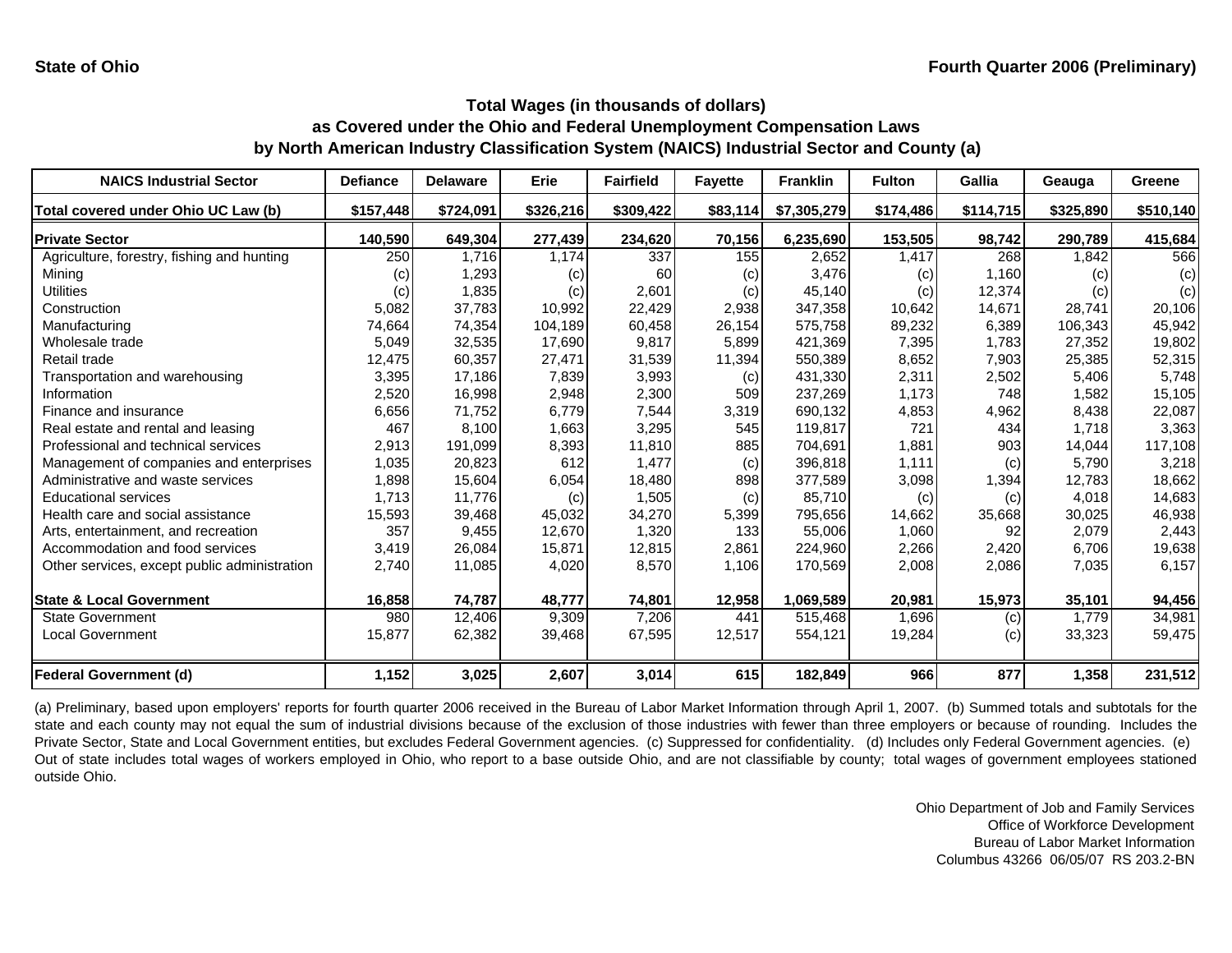| <b>NAICS Industrial Sector</b>               | <b>Guernsey</b>   | <b>Hamilton</b> | <b>Hancock</b> | <b>Hardin</b> | <b>Harrison</b> | Henry     | <b>Highland</b> | <b>Hocking</b> | <b>Holmes</b> | <b>Huron</b> |
|----------------------------------------------|-------------------|-----------------|----------------|---------------|-----------------|-----------|-----------------|----------------|---------------|--------------|
| Total covered under Ohio UC Law (b)          | \$109,362         | \$6,133,037     | \$395,838      | \$65,742      | \$25,273        | \$105,914 | \$88,808        | \$48,696       | \$128,108     | \$200,739    |
| <b>Private Sector</b>                        | 89,302            | 5,623,916       | 365,563        | 54,772        | 20,443          | 90,002    | 67,106          | 33,244         | 115,246       | 178,851      |
| Agriculture, forestry, fishing and hunting   | $\left( c\right)$ | 883             | (c)            | 658           | 134             | 542       | 107             | 158            | ,272          | 2,793        |
| Mining                                       | 1,407             | 2,521           | (c)            | (c)           | 4,211           | (c)       | 688             | 1,543          | 1,744         | (c)          |
| <b>Utilities</b>                             | 614               | 23,761          | 1,607          | 763           | 72              | (c)       | 844             | (c)            | (c)           | (c)          |
| Construction                                 | 5,335             | 321,178         | 10,247         | 1,027         | 793             | 6,910     | 2,846           | 2,431          | 14,971        | 22,381       |
| Manufacturing                                | 30,079            | 855,929         | 131,768        | 23,790        | 6,303           | 48,143    | 24,843          | 11,021         | 51,312        | 79,749       |
| Wholesale trade                              | 3,225             | 459,761         | 13,706         | 3,273         | 1,275           | 3,081     | 1,614           | 980            | 4,418         | 8,006        |
| Retail trade                                 | 9,617             | 310,090         | 33,964         | 4,645         | 1,353           | 6,087     | 8,605           | 4,913          | 10,873        | 11,224       |
| Transportation and warehousing               | 3,748             | 120,121         | 18,190         | 849           | 684             | 7,582     | 2,546           | 898            | 5,266         | 9,147        |
| Information                                  | 858               | 148,380         | 3,877          | 587           | 182             | 1,238     | 3,280           | 319            | 651           | 2,284        |
| Finance and insurance                        | 2,291             | 382,721         | 8,395          | 1,698         | 334             | 2,684     | 5,541           | 1,774          | 3,156         | 4,352        |
| Real estate and rental and leasing           | 668               | 85,231          | 3,762          | 325           | (c)             | 415       | 403             | 439            | 172           | 810          |
| Professional and technical services          | 3,061             | 633,061         | 12,481         | 679           | 346             | 698       | 985             | 603            | 2,946         | 4,483        |
| Management of companies and enterprises      | (c)               | 630,942         | 8,630          | (c)           | (c)             | (c)       | (c)             | (c)            | 471           | 927          |
| Administrative and waste services            | 1,982             | 301,110         | 19,490         | 328           | 426             | 807       | 835             | 728            | 6,279         | 2,800        |
| <b>Educational services</b>                  | 183               | 77,709          | 8,301          | (c)           | (c)             | 140       | (c)             | 243            | (c)           | (c)          |
| Health care and social assistance            | 18,900            | 903,186         | 42,297         | 5,558         | 3,077           | 8,232     | 9,160           | 3,581          | 6,464         | 20,163       |
| Arts, entertainment, and recreation          | 190               | 102,245         | 811            | 171           | 138             | (c)       | 261             | 172            | 201           | 428          |
| Accommodation and food services              | 4,326             | 136,758         | 9,970          | 2,517         | 328             | 1,220     | 2,350           | 2,527          | 3,191         | 4,331        |
| Other services, except public administration | 1,757             | 128,327         | 5,985          | 902           | 277             | 1,917     | 1,097           | 879            | 1,265         | 3,410        |
| <b>State &amp; Local Government</b>          | 20,060            | 509,121         | 30,275         | 10,969        | 4,830           | 15,913    | 21,702          | 15,451         | 12,862        | 21,888       |
| <b>State Government</b>                      | 6,819             | (c)             | 2,131          | 300           | 243             | 218       | 862             | 3,805          | 289           | 823          |
| Local Government                             | 13,241            | (c)             | 28,143         | 10,670        | 4,587           | 15,694    | 20,840          | 11,646         | 12,573        | 21,064       |
| <b>Federal Government (d)</b>                | 1,130             | 150,802         | 2,122          | 801           | 614             | 1,408     | 1,241           | 465            | 654           | 1,359        |

(a) Preliminary, based upon employers' reports for fourth quarter 2006 received in the Bureau of Labor Market Information through April 1, 2007. (b) Summed totals and subtotals for the state and each county may not equal the sum of industrial divisions because of the exclusion of those industries with fewer than three employers or because of rounding. Includes the Private Sector, State and Local Government entities, but excludes Federal Government agencies. (c) Suppressed for confidentiality. (d) Includes only Federal Government agencies. (e) Out of state includes total wages of workers employed in Ohio, who report to <sup>a</sup> base outside Ohio, and are not classifiable by county; total wages of government employees stationed outside Ohio.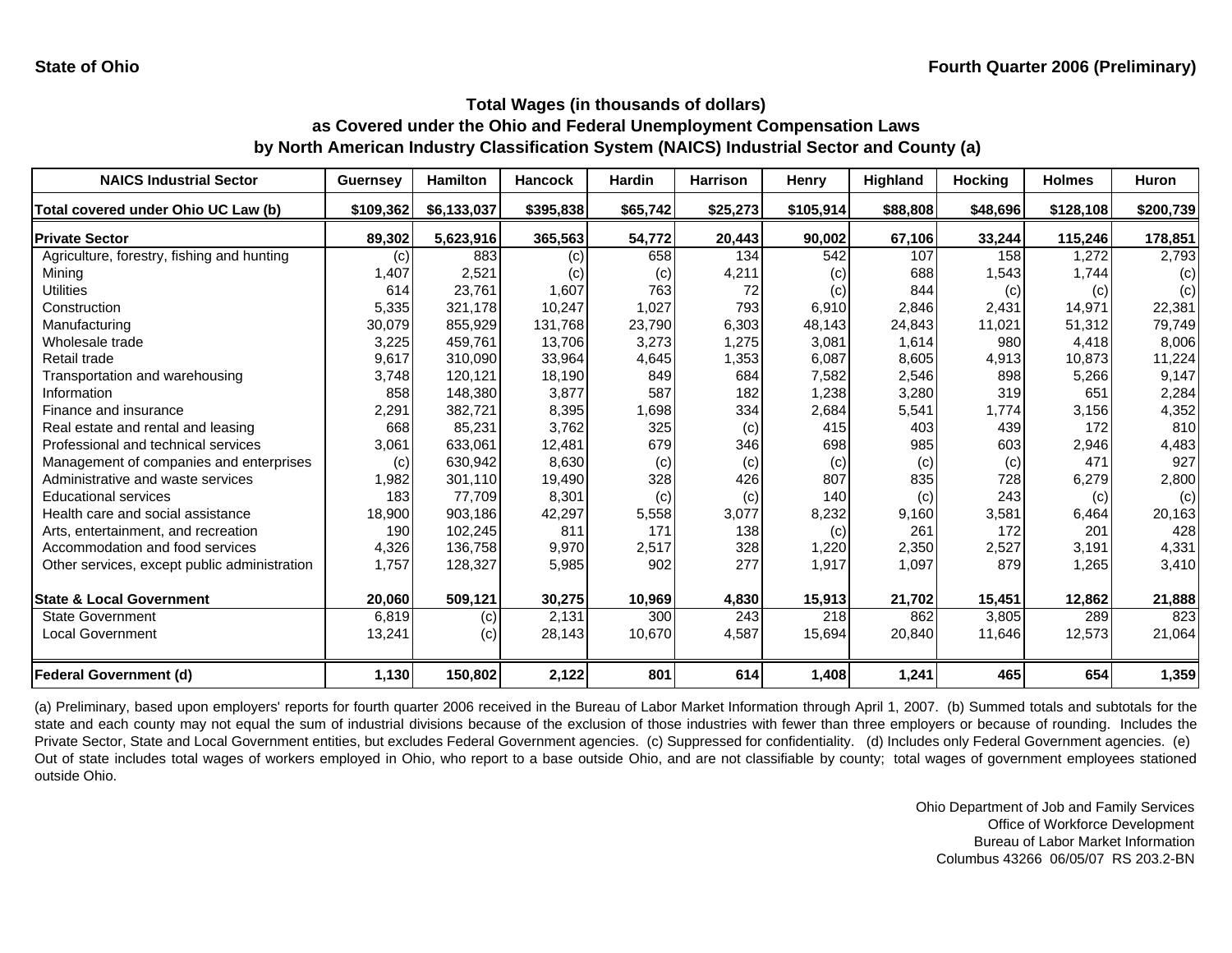| <b>NAICS Industrial Sector</b>               | <b>Jackson</b> | Jefferson | <b>Knox</b> | Lake      | <b>Lawrence</b> | Lickina   | Logan     | Lorain    | Lucas       | <b>Madison</b> |
|----------------------------------------------|----------------|-----------|-------------|-----------|-----------------|-----------|-----------|-----------|-------------|----------------|
| Total covered under Ohio UC Law (b)          | \$79,988       | \$206,151 | \$169,480   | \$942,656 | \$84,877        | \$458,489 | \$213,244 | \$893,097 | \$2,164,763 | \$121,785      |
| <b>Private Sector</b>                        | 67,268         | 180,087   | 145,322     | 825,480   | 60,796          | 386,363   | 193,279   | 758,432   | 1,882,111   | 91,807         |
| Agriculture, forestry, fishing and hunting   | 522            | (c)       | 351         | 5,181     | (c)             | 2,200     | 423       | 5,309     | 2,065       | 577            |
| Mining                                       | 2,054          | 1,465     | 1,141       | 3,526     | (c)             | 1,132     | (c)       | (c)       | 991         | (c)            |
| Utilities                                    | (c)            | 15,431    | 530         | 32,018    | 1,163           | 2,555     | 450       | (c)       | 10,292      | (c)            |
| Construction                                 | 3,904          | 13,354    | 8,148       | 48,537    | 5,794           | 35,364    | 6,763     | 53,250    | 135,495     | 4,424          |
| Manufacturing                                | 30,599         | 46,892    | 67,771      | 290,211   | 6,343           | 91,211    | 112,597   | 280,542   | 375,248     | 36,840         |
| Wholesale trade                              | 1,737          | 5,868     | 3,527       | 61,582    | 1,693           | 15,645    | 4.326     | 35.154    | 114.765     | 4,778          |
| Retail trade                                 | 7,356          | 16,288    | 11,223      | 87,963    | 11,308          | 47,219    | 9,820     | 75,036    | 149,778     | 11,610         |
| Transportation and warehousing               | 918            | 3,454     | 1,150       | 9,244     | 7,450           | 19,810    | 13,900    | 17,097    | 85,495      | 9,331          |
| Information                                  | 651            | 5,221     | 3,453       | 8,429     | 1,087           | 5,149     | 838       | 12,521    | 36.780      | 428            |
| Finance and insurance                        | 3,613          | 3,466     | 3,077       | 24,600    | 2,574           | 22,837    | 2,951     | 21,036    | 92,516      | 1,311          |
| Real estate and rental and leasing           | 353            | 2,079     | 839         | 8,259     | 261             | 4,899     | 1,241     | 6,034     | 20,357      | 474            |
| Professional and technical services          | 800            | 4,326     | 2,682       | 46,044    | 2,500           | 22,438    | 5,739     | 31,155    | 134,863     | 6,328          |
| Management of companies and enterprises      | (c)            | (c)       | 714         | 18,271    | 1,689           | 15,718    | (c)       | 8,367     | 92,523      | 214            |
| Administrative and waste services            | 2,179          | 12,795    | 2,661       | 31,590    | 2,642           | 16,115    | 10,016    | 29,283    | 90,080      | 3,353          |
| <b>Educational services</b>                  | 105            | 4,270     | 12,184      | 8,856     | 159             | 10,948    | 125       | 19,611    | 27,103      | 263            |
| Health care and social assistance            | 7,892          | 35,055    | 18,903      | 89,316    | 11,477          | 47,727    | 16,661    | 115,160   | 396,715     | 8,101          |
| Arts, entertainment, and recreation          | 113            | 1,047     | 427         | 4,977     | 84              | 2,640     | 470       | 3,995     | 13,833      | 136            |
| Accommodation and food services              | 2,509          | 4,807     | 4,021       | 25,906    | 2,909           | 14,686    | 3,149     | 22,199    | 56,059      | 2,748          |
| Other services, except public administration | 1,045          | 3,195     | 2,520       | 20,971    | 1,624           | 8,070     | 3,066     | 16,496    | 47,152      | 835            |
| <b>State &amp; Local Government</b>          | 12,720         | 26,063    | 24,157      | 117,176   | 24,081          | 72,126    | 19,964    | 134,665   | 282,652     | 29,978         |
| <b>State Government</b>                      | 1.748          | 943       | (c)         | 1,408     | 2,237           | 10.712    | 563       | 12,301    | 85.706      | 14,765         |
| <b>Local Government</b>                      | 10,971         | 25,120    | (c)         | 115,768   | 21,844          | 61,414    | 19,402    | 122,364   | 196,945     | 15,213         |
| <b>Federal Government (d)</b>                | 800            | 2,646     | 1,180       | 6,269     | 1,487           | 6,872     | 1,711     | 26,856    | 27,529      | 930            |

(a) Preliminary, based upon employers' reports for fourth quarter 2006 received in the Bureau of Labor Market Information through April 1, 2007. (b) Summed totals and subtotals for the state and each county may not equal the sum of industrial divisions because of the exclusion of those industries with fewer than three employers or because of rounding. Includes the Private Sector, State and Local Government entities, but excludes Federal Government agencies. (c) Suppressed for confidentiality. (d) Includes only Federal Government agencies. (e) Out of state includes total wages of workers employed in Ohio, who report to <sup>a</sup> base outside Ohio, and are not classifiable by county; total wages of government employees stationed outside Ohio.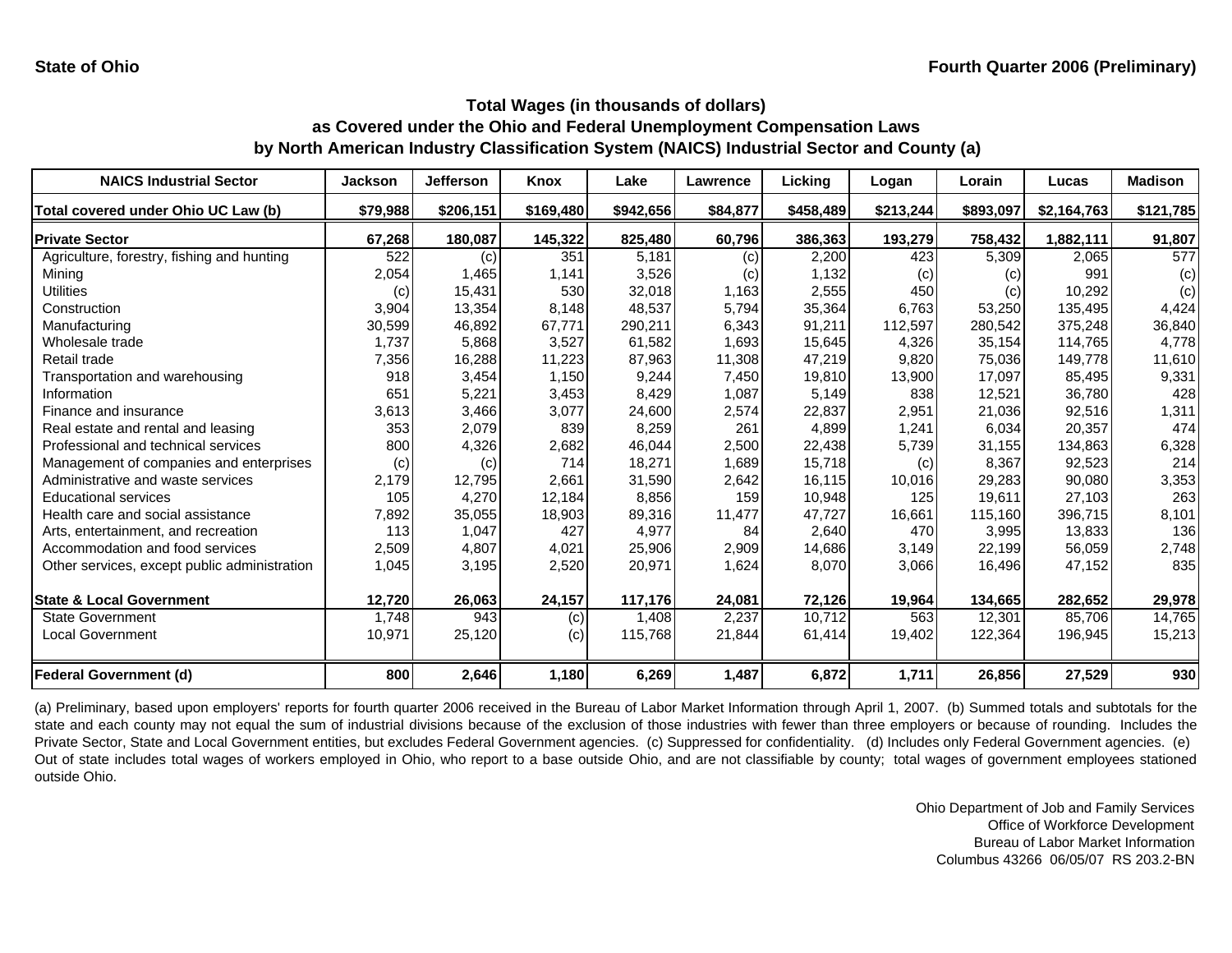| <b>NAICS Industrial Sector</b>               | <b>Mahoning</b> | <b>Marion</b> | <b>Medina</b> | <b>Meigs</b> | <b>Mercer</b> | Miami     | <b>Monroe</b> | Montgomery  | Morgan   | <b>Morrow</b> |
|----------------------------------------------|-----------------|---------------|---------------|--------------|---------------|-----------|---------------|-------------|----------|---------------|
| Total covered under Ohio UC Law (b)          | \$833,123       | \$235,476     | \$531,886     | \$21,688     | \$141,420     | \$363,822 | \$24,490      | \$2,856,764 | \$15,940 | \$41,856      |
| <b>Private Sector</b>                        | 707,892         | 181,389       | 466,601       | 14,484       | 121,230       | 320,081   | 19,458        | 2,553,386   | 10,968   | 29,222        |
| Agriculture, forestry, fishing and hunting   | 1,102           | 662           | 1,076         | 142          | 2,288         | 612       | 33            | 4,148       | (c)      | 183           |
| Mining                                       | 3,545           | (c)           | (c)           | 998          | (c)           | 714       | 289           | (c)         | (c)      | 420           |
| Utilities                                    | 6,425           | (c)           | (c)           | 301          | (c)           | (c)       | 363           | (c)         | (c)      | (c)           |
| Construction                                 | 64,836          | 8,552         | 40,478        | 2,682        | 9,293         | 20,146    | 1,494         | 114,978     | 1,272    | 3,552         |
| Manufacturing                                | 106,607         | 74,301        | 112,117       | 820          | 53,453        | 121,678   | 7,480         | 660,461     | 3,549    | 13,012        |
| Wholesale trade                              | 50,298          | 7,426         | 39,725        | 673          | 7,827         | 25,777    | 690           | 128,701     | 842      | 781           |
| Retail trade                                 | 80,222          | 14,586        | 48,747        | 2,854        | 12,500        | 27,042    | 1,355         | 155,097     | 1,260    | 3,726         |
| Transportation and warehousing               | 36,743          | 5,790         | 28,088        | 172          | 10,385        | 13,053    | 802           | 80,694      | (c)      | 403           |
| Information                                  | 20,213          | (c)           | 5,182         | (c)          | 1,265         | 2,640     | (c)           | 125,129     | 216      | 377           |
| Finance and insurance                        | 33,715          | 4,774         | 13,562        | 1,095        | 5,547         | 9,723     | 3,183         | 147,205     | 652      | 689           |
| Real estate and rental and leasing           | 8,598           | 3,188         | 4,553         | 30           | 879           | 3,020     | 19            | 32,802      | 5        | 171           |
| Professional and technical services          | 35,896          | 4,307         | 26,974        | 325          | 2,493         | 9,971     | 239           | 194,804     | 183      | 492           |
| Management of companies and enterprises      | 9,630           | 1,703         | 45,013        | (c)          | 406           | (c)       | (c)           | 102,672     | (c)      | (c)           |
| Administrative and waste services            | 46,244          | 7,000         | 20,796        | 406          | 1,557         | 14,195    | 1.787         | 109,640     | 116      | 355           |
| <b>Educational services</b>                  | 7,428           | 431           | 1,608         | (c)          | 191           | 988       | 135           | 58,329      | (c)      | (c)           |
| Health care and social assistance            | 147,708         | 26,509        | 52,011        | 2,609        | 6,805         | 41,555    | 767           | 482,314     | 1,868    | 3,039         |
| Arts, entertainment, and recreation          | 2,528           | 320           | 3,124         | (c)          | 521           | 1,042     | 43            | 11,852      | 15       | 138           |
| Accommodation and food services              | 25,785          | 4,912         | 13,141        | 915          | 2,660         | 9,713     | 195           | 70,466      | 330      | 888           |
| Other services, except public administration | 20,369          | 3,573         | 8,741         | 291          | 2,958         | 5,845     | 385           | 55,716      | 183      | 294           |
| <b>State &amp; Local Government</b>          | 125,232         | 54,087        | 65,284        | 7,205        | 20,190        | 43,741    | 5,032         | 303,378     | 4,972    | 12,634        |
| <b>State Government</b>                      | 32,680          | 13,535        | 1,498         | 337          | 1,176         | 1,189     | 259           | 22,698      | 458      | 730           |
| <b>Local Government</b>                      | 92,551          | 40,551        | 63,787        | 6,867        | 19,014        | 42,552    | 4,773         | 280,680     | 4,514    | 11,904        |
| <b>Federal Government (d)</b>                | 18,970          | 1,787         | 4,385         | 721          | 1,040         | 2,424     | 516           | 65,366      | 364      | 417           |

(a) Preliminary, based upon employers' reports for fourth quarter 2006 received in the Bureau of Labor Market Information through April 1, 2007. (b) Summed totals and subtotals for the state and each county may not equal the sum of industrial divisions because of the exclusion of those industries with fewer than three employers or because of rounding. Includes the Private Sector, State and Local Government entities, but excludes Federal Government agencies. (c) Suppressed for confidentiality. (d) Includes only Federal Government agencies. (e) Out of state includes total wages of workers employed in Ohio, who report to <sup>a</sup> base outside Ohio, and are not classifiable by county; total wages of government employees stationed outside Ohio.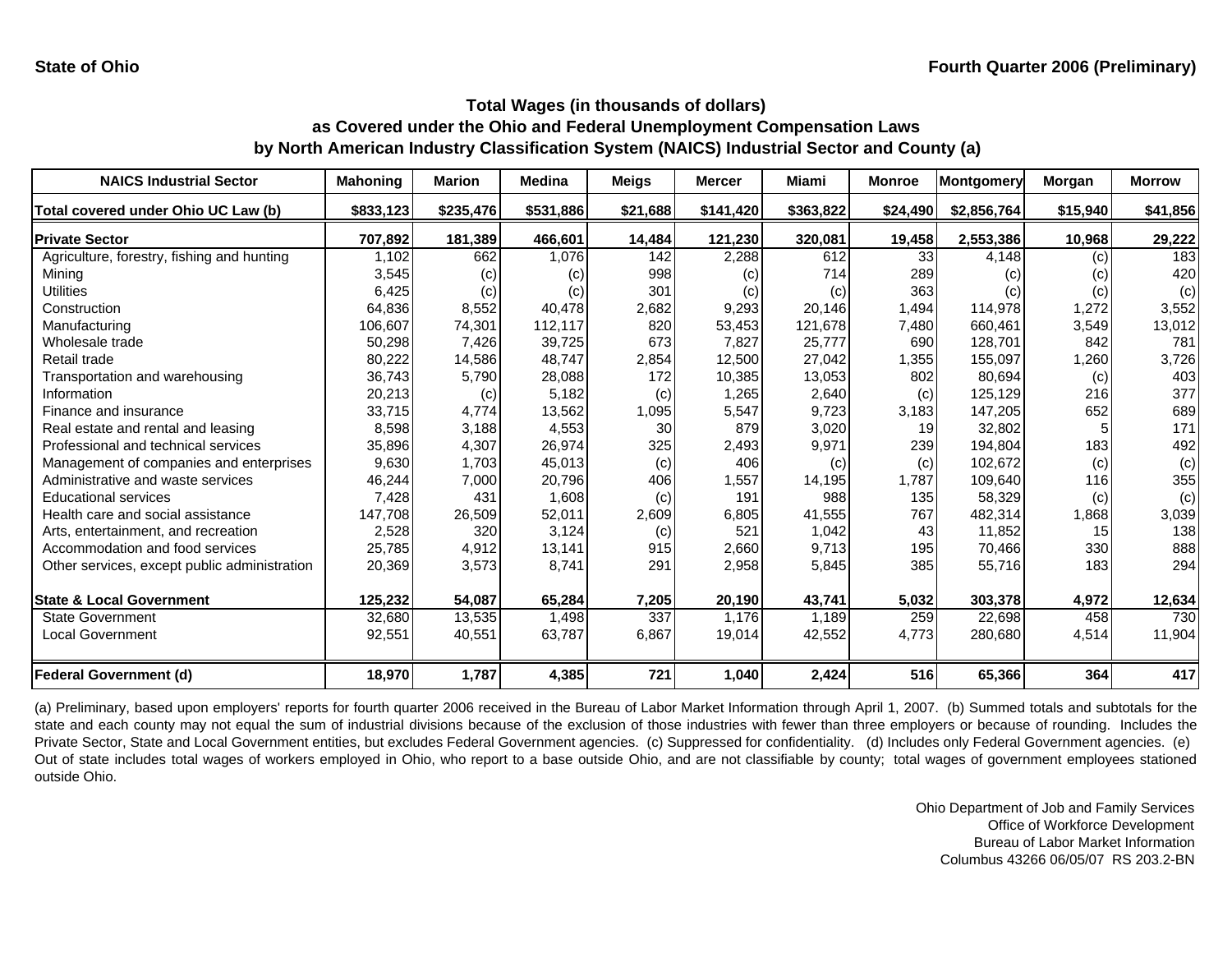| <b>NAICS Industrial Sector</b>               | <b>Muskingum</b> | <b>Noble</b> | <b>Ottawa</b> | <b>Paulding</b> | Perry    | Pickaway  | <b>Pike</b> | Portage   | <b>Preble</b> | Putnam   |
|----------------------------------------------|------------------|--------------|---------------|-----------------|----------|-----------|-------------|-----------|---------------|----------|
| Total covered under Ohio UC Law (b)          | \$269,209        | \$23,545     | \$118,569     | \$37,769        | \$47,245 | \$122,079 | \$83,291    | \$489,491 | \$87,222      | \$83,025 |
| <b>Private Sector</b>                        | 229,099          | 14,984       | 99,126        | 29,190          | 34,069   | 82,624    | 69,629      | 363,777   | 73,710        | 70,576   |
| Agriculture, forestry, fishing and hunting   | 111              | 41           | 840           | 3,591           | 102      | 820       | 291         | 832       | 767           | 709      |
| Minina                                       | 5,284            | 1,551        | 2,611         | (c)             | 2,779    | (c)       | (c)         | 4,463     | (c)           | (c)      |
| Utilities                                    | 2,991            | 95           | (c)           | (c)             | 589      | 929       | (c)         | 309       | (c)           | (c)      |
| Construction                                 | 10,589           | 682          | 4,691         | 1,590           | 6,883    | 7,850     | 6.746       | 25,352    | 3,427         | 9,432    |
| Manufacturing                                | 50,021           | 5,433        | 28,531        | 12,935          | 9,870    | 29,406    | 34,842      | 141,284   | 40,216        | 33,653   |
| Wholesale trade                              | 11,937           | 557          | 2,696         | 1,428           | 591      | 4,833     | 680         | 42,316    | 3,587         | 2,103    |
| Retail trade                                 | 31,683           | 1,705        | 9,958         | 2,240           | 3,002    | 7,851     | 5,053       | 32,558    | 6,628         | 5,560    |
| Transportation and warehousing               | 8,992            | 469          | 3,442         | 759             | 309      | 1,145     | 1,001       | 10,078    | 1,459         | 3,513    |
| Information                                  | 3,081            | 183          | 786           | 101             | 390      | 767       | 338         | 4,517     | 333           | 761      |
| Finance and insurance                        | 8,676            | 689          | 3,165         | 788             | 1,452    | 2,942     | 1,619       | 6,718     | 2,334         | 3,138    |
| Real estate and rental and leasing           | 1,893            | (c)          | 980           | 99              | 134      | 609       | 208         | 3,879     | 346           | 215      |
| Professional and technical services          | 5,581            | 286          | 1,510         | 901             | 883      | 2,822     | 2,298       | 16,915    | 1,024         | 1,071    |
| Management of companies and enterprises      | 1,221            | (c)          | (c)           | (c)             | (c)      | 1,007     | (c)         | 8,485     | (c)           | (c)      |
| Administrative and waste services            | 5,688            | (c)          | 1,134         | 236             | 481      | 3,540     | 4,888       | 9,007     | 2,256         | 1,386    |
| <b>Educational services</b>                  | 4,521            | (c)          | (c)           | (c)             | (c)      | (c)       | (c)         | 4,513     | 20            | (c)      |
| Health care and social assistance            | 60,319           | 2,788        | 11,266        | 2,569           | 4,756    | 13,726    | 7,337       | 26,358    | 6,823         | 5,261    |
| Arts, entertainment, and recreation          | 1,221            | (c)          | 2,957         | 41              | 76       | 657       | 47          | 3,930     | 181           | 244      |
| Accommodation and food services              | 9,002            | 251          | 4,339         | 521             | 807      | 2,397     | 1,692       | 12,956    | 2,104         | 1,420    |
| Other services, except public administration | 6,288            | 148          | 2,147         | 694             | 680      | 1,178     | 705         | 9,306     | 1,346         | 1,411    |
| <b>State &amp; Local Government</b>          | 40,110           | 8,561        | 19,443        | 8,578           | 13,175   | 39,456    | 13,662      | 125,714   | 13,511        | 12,450   |
| <b>State Government</b>                      | 3,237            | (c)          | 2,028         | 239             | 336      | 16,540    | 543         | (c)       | 625           | 477      |
| <b>Local Government</b>                      | 36,873           | (c)          | 17,415        | 8,339           | 12,839   | 22,915    | 13,119      | (c)       | 12,886        | 11,973   |
| <b>Federal Government (d)</b>                | 3,438            | 247          | 1,943         | 459             | 665      | 959       | 772         | 3,217     | 932           | 738      |

(a) Preliminary, based upon employers' reports for fourth quarter 2006 received in the Bureau of Labor Market Information through April 1, 2007. (b) Summed totals and subtotals for the state and each county may not equal the sum of industrial divisions because of the exclusion of those industries with fewer than three employers or because of rounding. Includes the Private Sector, State and Local Government entities, but excludes Federal Government agencies. (c) Suppressed for confidentiality. (d) Includes only Federal Government agencies. (e) Out of state includes total wages of workers employed in Ohio, who report to <sup>a</sup> base outside Ohio, and are not classifiable by county; total wages of government employees stationed outside Ohio.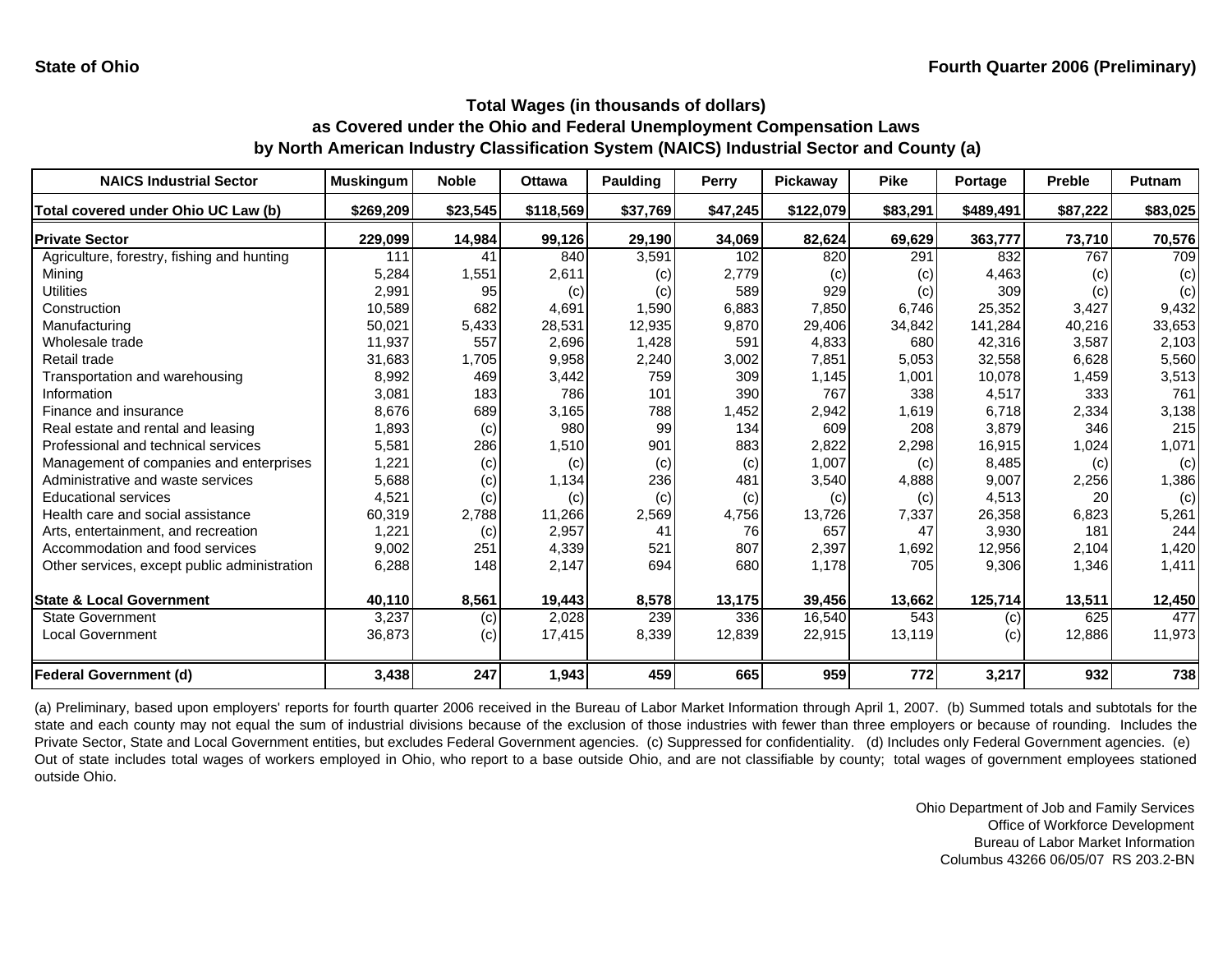| <b>NAICS Industrial Sector</b>               | Richland          | <b>Ross</b> | <b>Sandusky</b> | <b>Scioto</b> | <b>Seneca</b> | <b>Shelby</b> | <b>Stark</b> | <b>Summit</b> | <b>Trumbull</b> | <b>Tuscarawas</b> |
|----------------------------------------------|-------------------|-------------|-----------------|---------------|---------------|---------------|--------------|---------------|-----------------|-------------------|
| Total covered under Ohio UC Law (b)          | \$477,800         | \$222,881   | \$217,671       | \$173,501     | \$166,628     | \$339,883     | \$1,403,694  | \$2,784,406   | \$874,323       | \$280,269         |
| <b>Private Sector</b>                        | 408,235           | 177,060     | 188,844         | 128,231       | 143,953       | 315,894       | 1,239,100    | 2,484,695     | 788,059         | 242,682           |
| Agriculture, forestry, fishing and hunting   | 661               | 282         | 917             | 286           | 937           | 675           | 1.752        | 1,264         | 294             | 1,580             |
| Mining                                       | $\left( c\right)$ | 202         | (c)             | 22            | 1,417         | (c)           | 3,491        | 1.801         | 472             | 5,660             |
| Utilities                                    | (c)               | 2,416       | (c)             | 1,515         | 1,393         | (c)           | 10,135       | 23,826        | 3,052           | 899               |
| Construction                                 | 21,088            | 8,525       | 8,953           | 9.747         | 12,832        | 17,860        | 87,286       | 137,286       | 26.949          | 14,556            |
| Manufacturing                                | 158,817           | 63,161      | 99,290          | 18,632        | 55,918        | 206,332       | 355,240      | 461,549       | 399,446         | 85,376            |
| Wholesale trade                              | 20,922            | 6,336       | 6,040           | 2.470         | 5,056         | 20,110        | 77.683       | 227,524       | 27,366          | 12,329            |
| Retail trade                                 | 41,760            | 19,994      | 16,081          | 15,890        | 12,313        | 14,543        | 117.157      | 206,078       | 61,078          | 22,965            |
| Transportation and warehousing               | 12,003            | 5,290       | 2,844           | 3,669         | 3,495         | 8,218         | 25,517       | 98,527        | 25,590          | 8,780             |
| Information                                  | 12,878            | 4,314       | 1,497           | 1,905         | 1,885         | 2,826         | 19,549       | 51,223        | 8.269           | 3,731             |
| Finance and insurance                        | 10,979            | 4,963       | 4,441           | 4,658         | 7,017         | 3,268         | 66,575       | 118,196       | 18,242          | 6,420             |
| Real estate and rental and leasing           | 2,449             | 1,057       | 3,341           | 1,290         | (c)           | 2,071         | 11,597       | 22,935        | 7,945           | 1,870             |
| Professional and technical services          | 10,020            | 2,536       | 3,134           | 4,644         | 3,079         | 4,485         | 50,584       | 202,787       | 16,787          | 12,993            |
| Management of companies and enterprises      | 941               | 2,544       | 1,783           | 479           | (c)           | (c)           | 12.886       | 261.165       | 10.794          | 1.787             |
| Administrative and waste services            | 16,070            | 6,379       | 6,089           | 2,793         | 3,051         | 8,273         | 49,048       | 117,960       | 23,008          | 8,825             |
| <b>Educational services</b>                  | 2,062             | 601         | (c)             | 980           | 6,086         | 742           | 19,009       | 23,334        | 4,078           | 735               |
| Health care and social assistance            | 70,382            | 38,574      | 23,016          | 51,707        | 19,371        | 16,937        | 252,628      | 401,851       | 123,914         | 36,256            |
| Arts, entertainment, and recreation          | 1,650             | 516         | 965             | 180           | 498           | 281           | 6,561        | 15,239        | 2,534           | 811               |
| Accommodation and food services              | 13,221            | 6,872       | 4,924           | 5,428         | 3,311         | 3,732         | 40,936       | 63,698        | 17,989          | 9,146             |
| Other services, except public administration | 9,933             | 2,495       | 3,945           | 1,936         | 2,840         | 4,386         | 31,467       | 48,452        | 10,253          | 7,964             |
| <b>State &amp; Local Government</b>          | 69,565            | 45,821      | 28,827          | 45,270        | 22,676        | 23,989        | 164,594      | 299,711       | 86,264          | 37,587            |
| <b>State Government</b>                      | 16,109            | 17,499      | 2,763           | 17,299        | 4,048         | 3,246         | 13,816       | 56,251        | 9,819           | 4,805             |
| <b>Local Government</b>                      | 53,456            | 28,322      | 26,064          | 27,971        | 18,628        | 20,743        | 150,778      | 243,460       | 76,445          | 32,783            |
| <b>Federal Government (d)</b>                | 8,306             | 23,406      | 1,247           | 1,955         | 1,421         | 976           | 14,383       | 27,532        | 5,622           | 2,367             |

(a) Preliminary, based upon employers' reports for fourth quarter 2006 received in the Bureau of Labor Market Information through April 1, 2007. (b) Summed totals and subtotals for the state and each county may not equal the sum of industrial divisions because of the exclusion of those industries with fewer than three employers or because of rounding. Includes the Private Sector, State and Local Government entities, but excludes Federal Government agencies. (c) Suppressed for confidentiality. (d) Includes only Federal Government agencies. (e) Out of state includes total wages of workers employed in Ohio, who report to <sup>a</sup> base outside Ohio, and are not classifiable by county; total wages of government employees stationed outside Ohio.